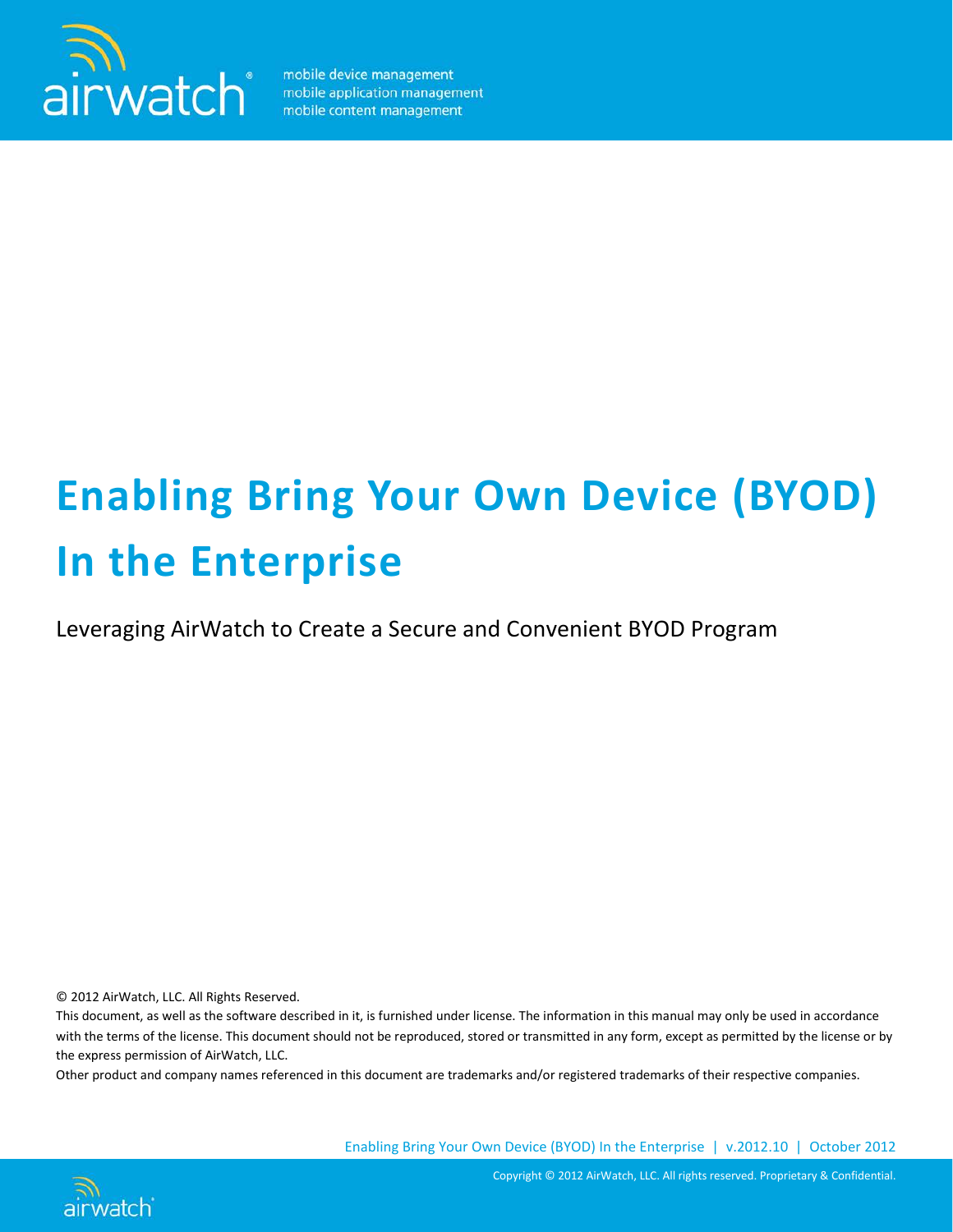# **Contents**

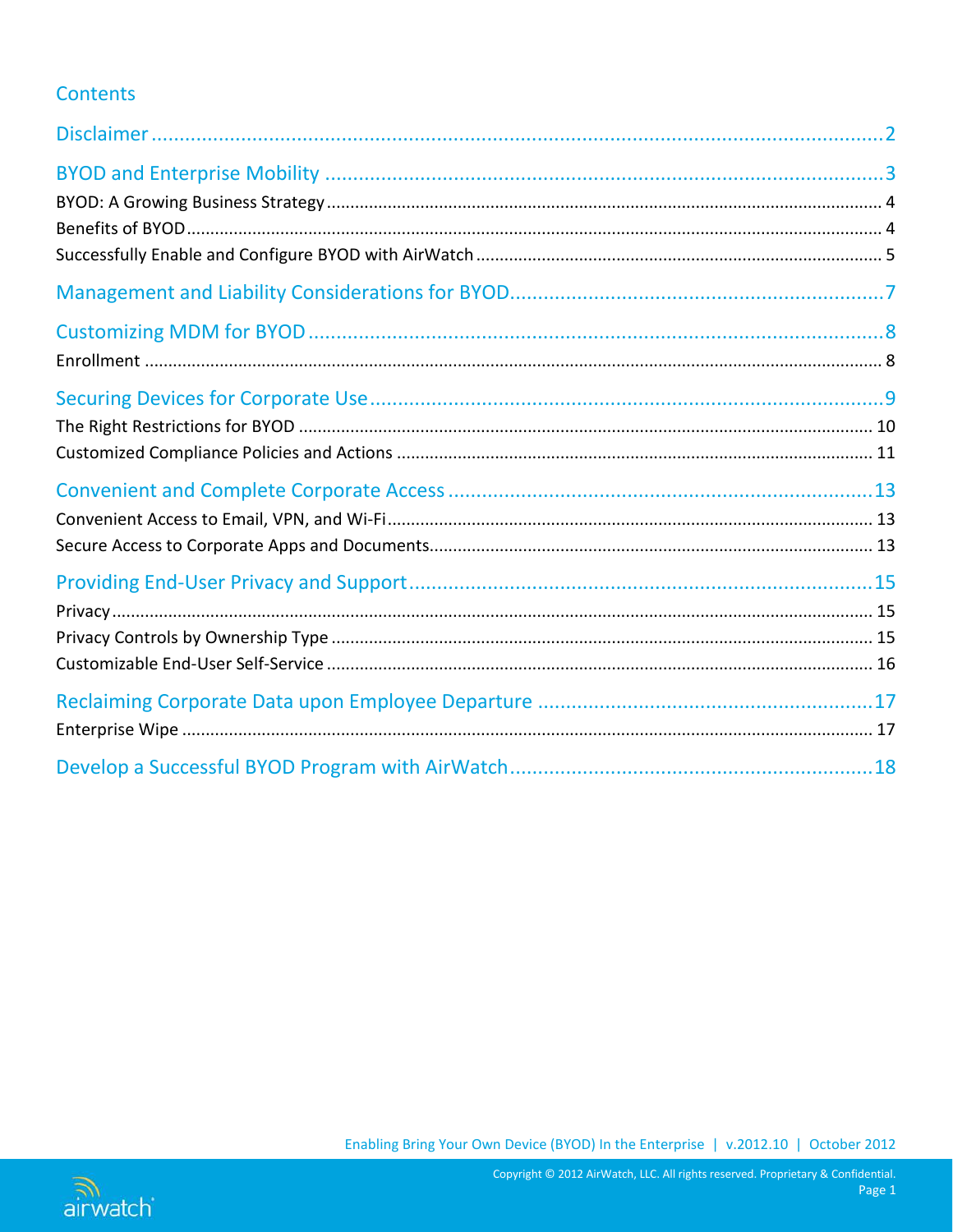# <span id="page-2-0"></span>**Disclaimer**

While AirWatch strives to provide some level of direction for customers in terms of initially implementing a BYOD program, it is up to each organization's legal, human resources, and management teams to create a device management program that is right for your organization. The example scenarios and issues in this document are provided as a courtesy and are not meant to act as official guidance or recommendations regarding device management or liability. References in this document to any specific service provider, manufacturer, company, product, service, setting, or software do not constitute an endorsement or recommendation by AirWatch. Under no circumstances shall AirWatch be liable to you or any other person for any damages, including without limitation, any direct, indirect, incidental, special or consequential damages, expenses, costs, profits, lost savings or earnings, lost or corrupted data, or other liability arising out of or related in any way to information, guidance, or suggestions provided in this document.





Copyright © 2012 AirWatch, LLC. All rights reserved. Proprietary & Confidential. Page 2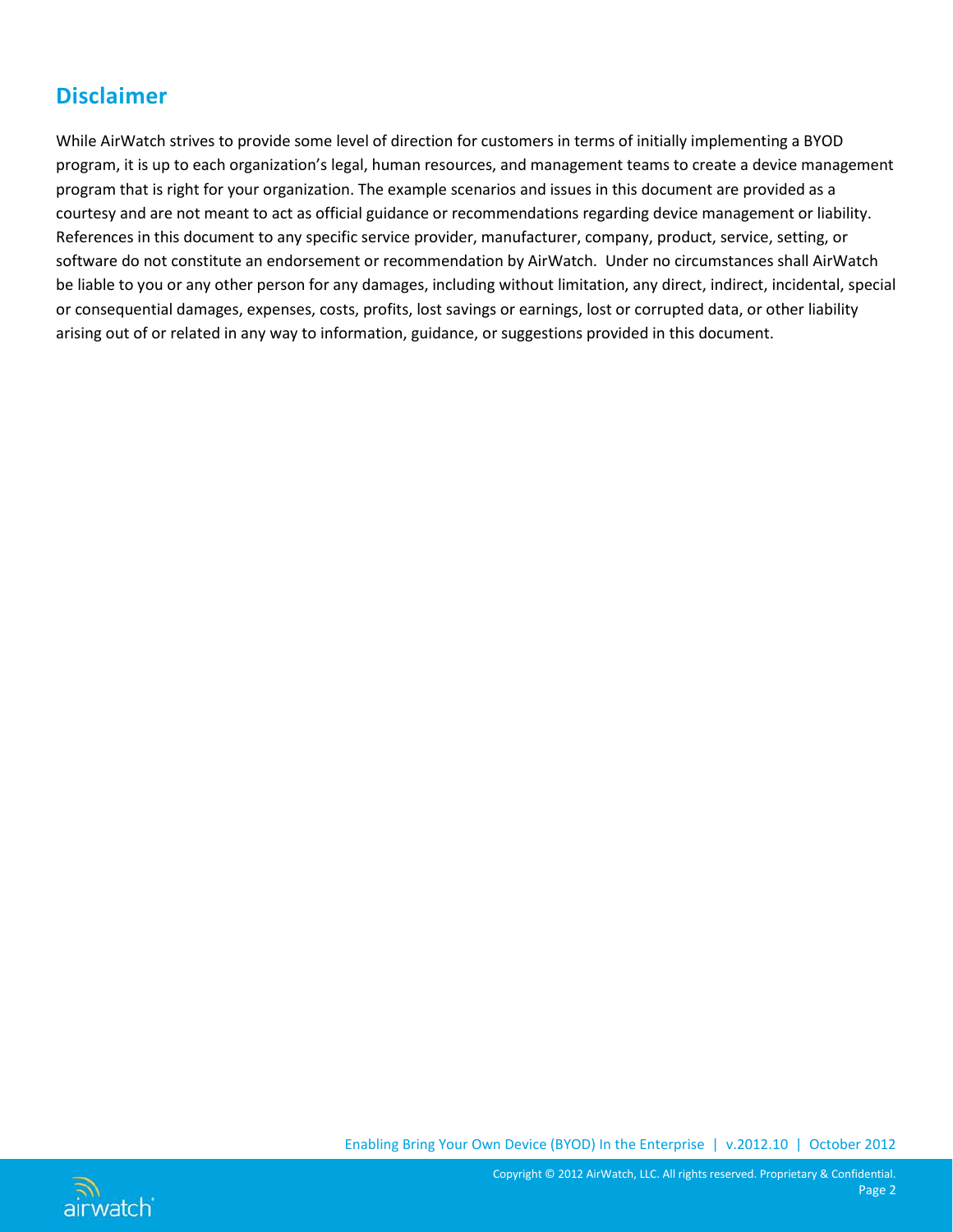# <span id="page-3-0"></span>**BYOD and Enterprise Mobility**

With the consumerization of enterprise mobility, a growing percentage of workers are using their personal devices to access corporate resources. When these devices are not secured by Mobile Device Management (MDM), this introduces a wide range of security threats. Research suggests that this trend is only continuing to increase; a study conducted by an AirWatch partner found that 40% of workers are using their personal devices to access business applications and resources. Rather than trying to mitigate this trend by further locking down corporate resources, corporations are taking advantage of it by empowering and securing the personal device for business use through Bring Your Own Device (BYOD) programs.

> 40% OF WORKERS ARE USING **THEIR PERSONAL DEVICES TO ACCESS BUSINESS APPLICATIONS AND RESOURCES**

Instead of insisting that employees maintain a separate, work-dedicated device, many organizations are implementing BYOD models that enable employees to use their own device for both personal and business purposes. Before asking employees to "Bring Your Own Device" and enabling those devices with corporate content, though, businesses need to understand a few things:

- What is BYOD and why should we enable it?
- How do we enable a successful BYOD program an[d what questions should we be asking?](#page-5-0)

AirWatch can help your corporation gain a deeper understanding of what BYOD entails and how to address any concerns with BYOD. While BYOD may not be the right solution for every corporation, it is a feasible solution for many businesses, and AirWatch has the tools you need to **enable** a successful BYOD program and **configure** BYOD-friendly settings in AirWatch.

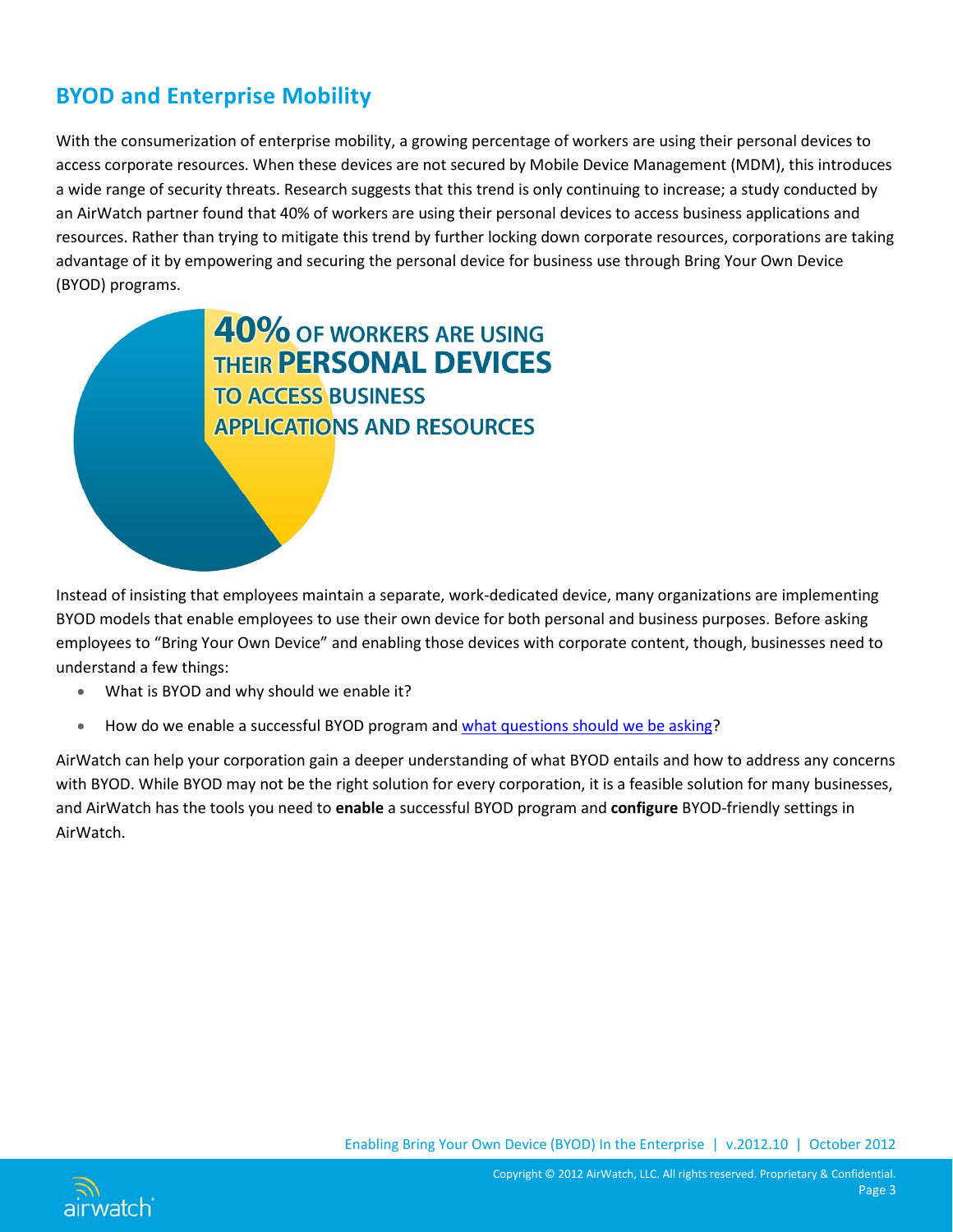#### <span id="page-4-0"></span>**BYOD: A Growing Business Strategy**

An increasing number of corporations are implementing BYOD programs, and more and more employees are asking their employers to consider BYOD models. Any organization interested in hiring the best talent and in staying on top of the latest and most efficient enterprise trends cannot dismiss the idea of BYOD without careful consideration. One of the reasons that BYOD has become such a popular trend is the fact that each corporation can develop a model tailored to their unique business and employee needs. In general, BYOD programs may include the following components:

- **BYOD Deployment Options**: Corporations using a BYOD model may ask all employees to bring their own devices, or they may employ a hybrid mobile deployment where the devices are a combination of employeeowned and corporate-dedicated devices.
- **MDM Provider**: The MDM provider is a critical component of any BYOD program. AirWatch MDM enables corporations to achieve the right balance between providing enterprise security while maintaining employee convenience and privacy.
- **Plan management**: Employees handle all aspects of device management. They choose their provider, device type, and device plan. Employees are responsible for paying all costs to the provider.
- **Reimbursement Strategy:** Reimbursement models vary, but a popular model is for employers to simply issue a monthly stipend to employees who bring their own device.

#### <span id="page-4-1"></span>**Benefits of BYOD**

By asking employees to bring their own device and enabling those devices with corporate content, companies can gain the following valuable resources:

- **Management flexibility**: BYOD eases the management burden by eliminating the need to select and manage a provider and plan.
	- o There is no need to monitor employee telecom usage data for overages or other extras.
- **Cost savings**: In addition to the reduced overhead costs in managing a corporate phone plan, corporations also save money due to the lower costs associated with individually-managed call, data, and SMS plans.
- **Maximized employee performance:** Employees are more likely to be productive while traveling or working away from the office if they are comfortable with the device.
- **Greater employee contentment**: Employees are often partial to a certain device platform or service provider, and are much more content do not appreciate being forced to use a device with which they are not comfortable.
- **Simplified IT Infrastructure**: BYOD models eliminate or reduce the requirement for an IT administrator to administrate a mobile plan. Furthermore, BYOD reduces the strain on IT help desks since end-users will be primarily responsible for reaching out to their mobile provider if they need support.

Beyond these advantages to the corporation, BYOD programs have become increasingly popular among employees due to the higher level of **convenience** they provide:

- Employees want the **freedom of choosing the type of device** they use.
- Workers that already have their own device and want the **convenience of only having one device.**
- BYOD is an appealing **recruitment incentive** because the best employees want to be able to bring their own device into the workplace.

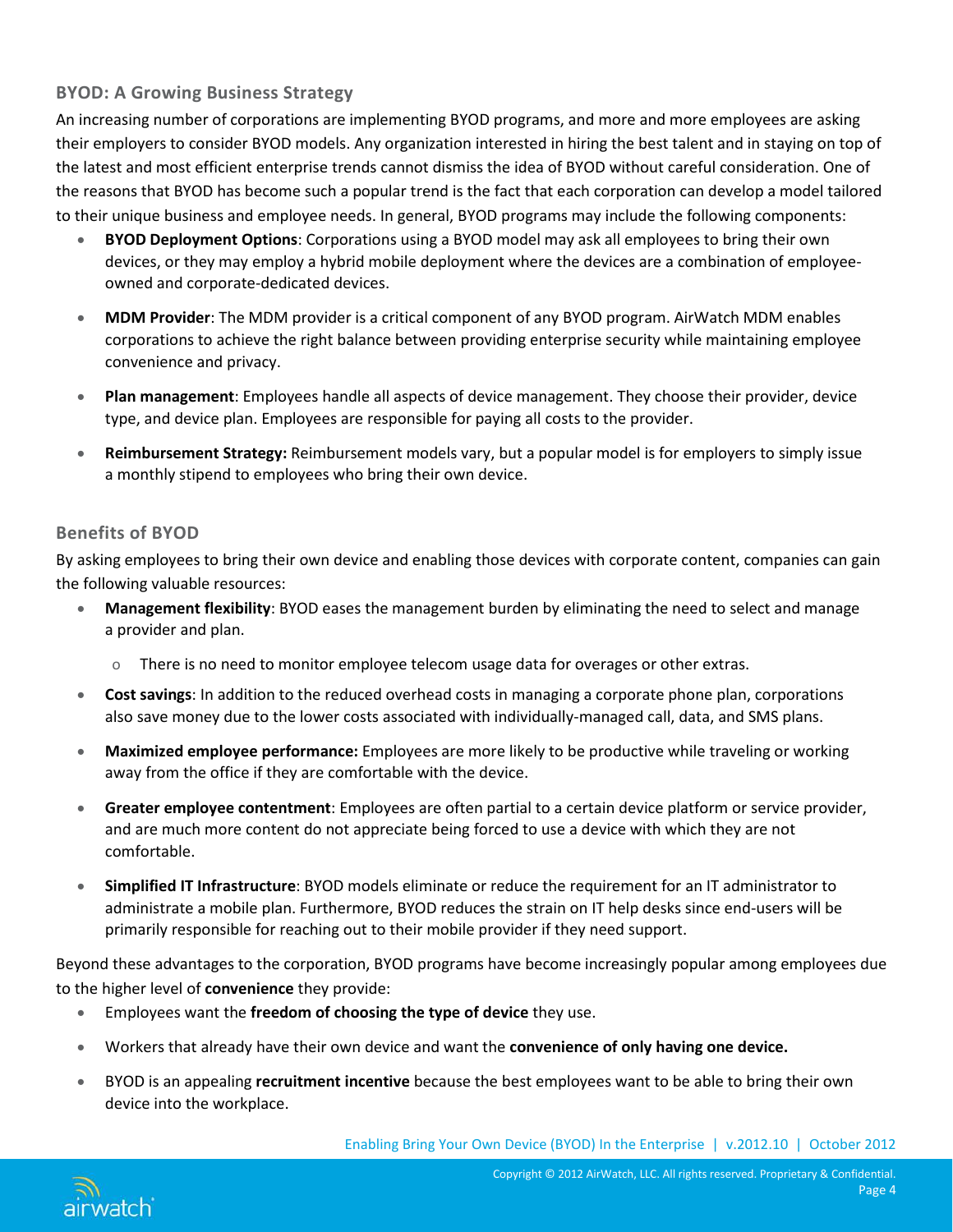### <span id="page-5-0"></span>**Successfully Enable and Configure BYOD with AirWatch**

Organizations and their employees are eager to reap the benefits of BYOD programs, but despite their desire to embrace the BYOD model, both groups have lingering concerns about BYOD. While businesses are mainly concerned with maintaining **security**, employees are worried about preserving the **convenience** they need in order to work from their mobile device, and the **privacy** they expect regarding the personal information on the device.

AirWatch meets the BYOD challenges head on by helping your organization identify and address the considerations it needs to make before enabling BYOD, and providing a tool that helps you successfully configure employee-owned devices. By using AirWatch's multi-tenant MDM solution that is flexible, customizable, scalable, and secure, you can be sure to give your employees the privacy they need while maintaining the required level of corporate protection.

# Bring Your Own Device (BYOD)

AirWatch provides a flexible solution for managing employee-owned devices for organizations supporting a Bring Your Own Device (BYOD) program. Manage devices, apps and content uniquely based on ownership model.

- Businesses want to know how to create and manage a reimbursement policy and how to balance corporate and employee liability regarding proprietary data on the device.
	- o AirWatch contain[s integrated financial and legal tools for easier management.](#page-7-0)
- Enterprises are concerned with the types of devices their employees might have. For example, they want to prevent unapproved operating systems and device types from accessing corporate resources.
	- AirWatch contain[s robust enrollment controls](#page-8-1) to dictate and monitor device and user eligibility based on customizable settings
- Enterprises may have a hybrid of employee-owned, corporate-dedicated, and line of business devices. They nee[d flexible management and restrictions policies for each device type.](#page-8-2)
	- o AirWatch enables the end-user and administrator to define and leverage **device ownership type** when assigning restrictions and compliance profiles and internal applications.
	- o Administrators can isolate personal and corporate data on the device to secure all devices while provisioning looser restrictions where necessary.
- Businesses want to ensure secure and convenient mobile access to corporate content, Email, and other resources.
	- o AirWatch'[s content and profile management tools](#page-13-0) to ensure that BYOD employees have comprehensive, convenient and secure access to corporate resources.

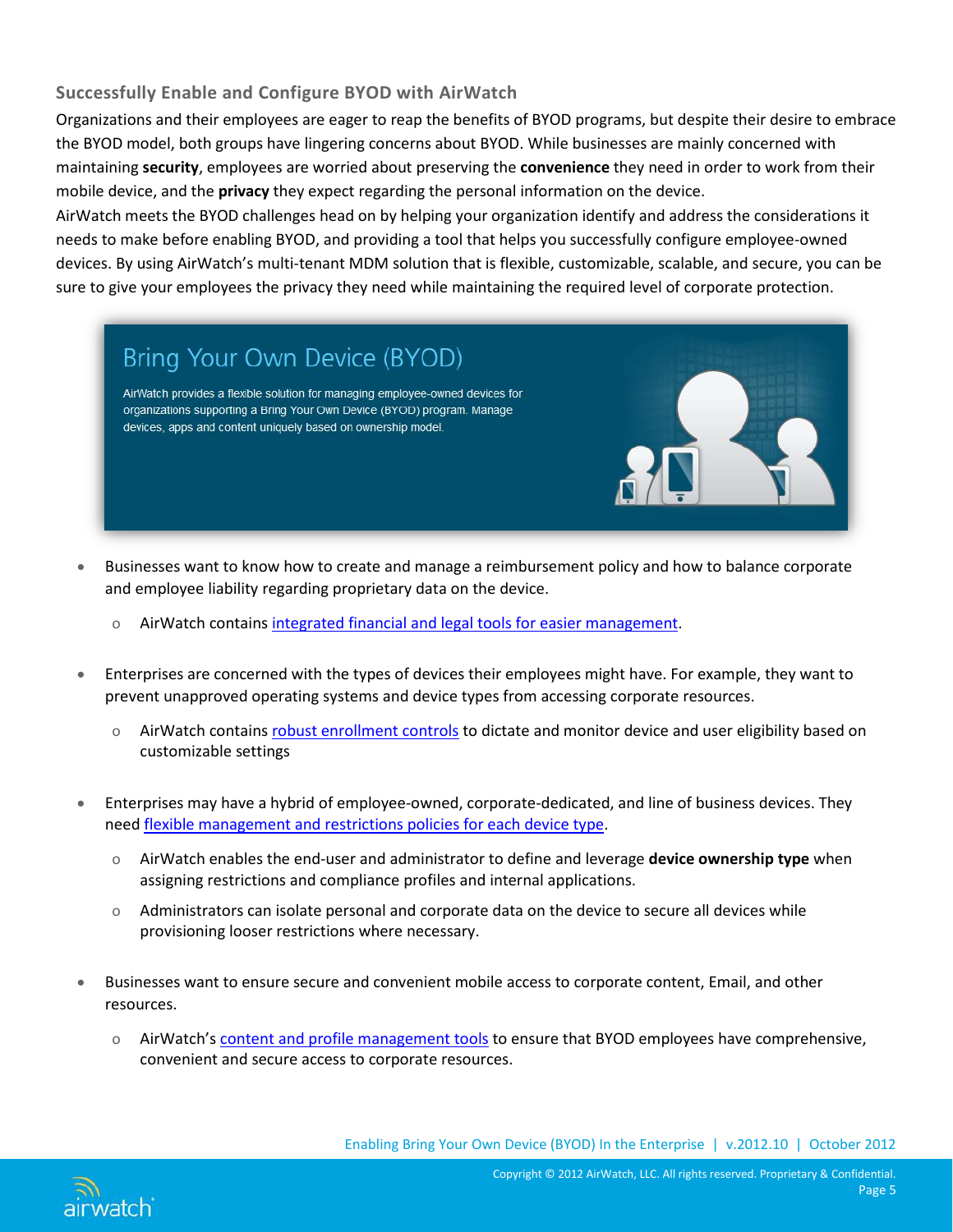- Enterprises need to protect corporate assets if an employee leaves the company or if a device is lost or stolen, while employees do not want the administrator to have the ability to wipe all data from their personal device.
	- o AirWatch allows fo[r removal of corporate access and data on devices](#page-17-1) while preserving all other device features, and AirWatch privacy settings enable the administrator to disable the full device wipe feature for employee-owned devices.
- Employees want to assure their employees privacy by not collecting personal data from employee-owned devices.
	- o AirWatch contain[s robust privacy settings](#page-15-0) and an end-user self-service portal.



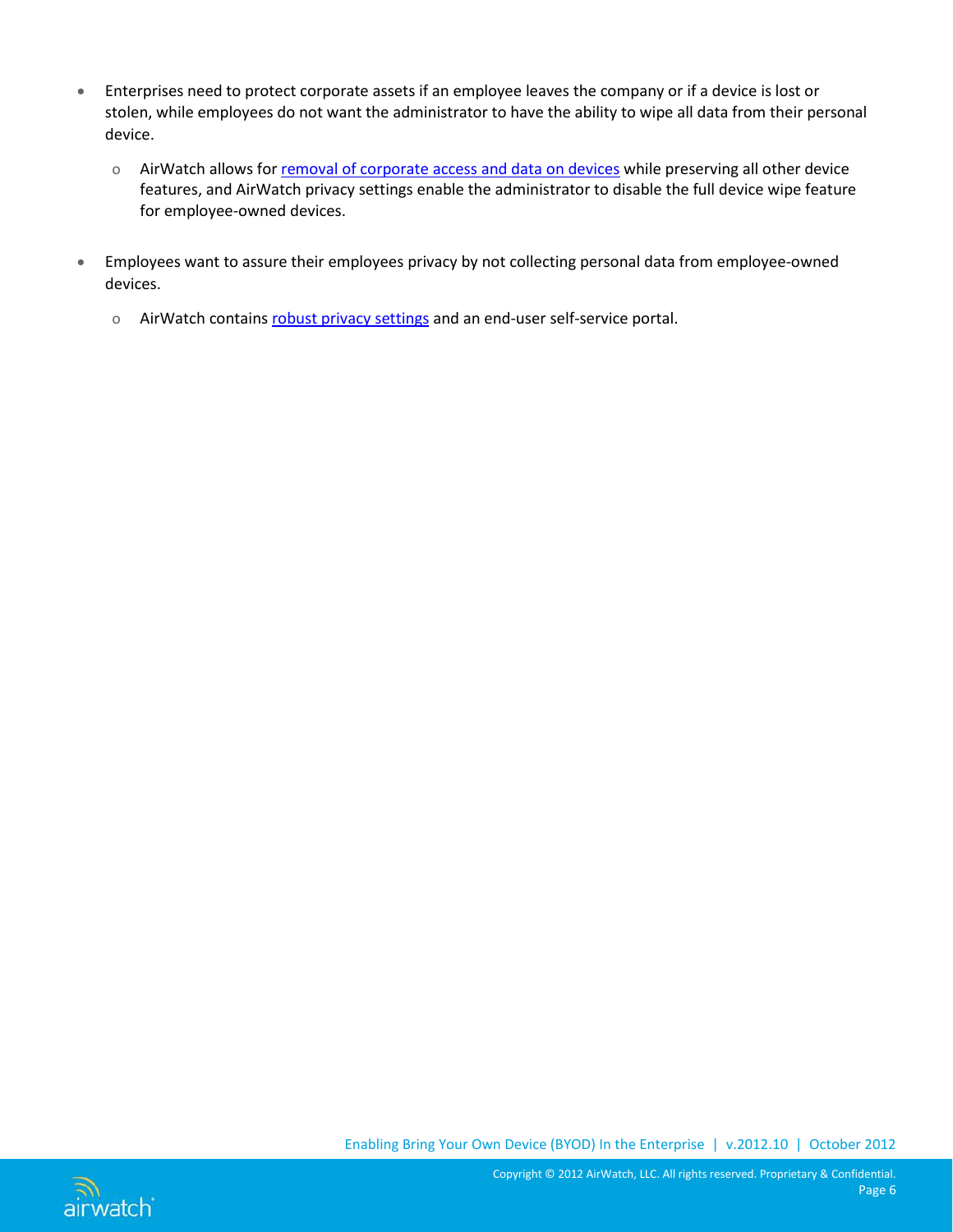# <span id="page-7-0"></span>**Management and Liability Considerations for BYOD**

Your corporation probably has several concerns regarding the financial, legal, and management implications of BYOD. For example, how will you determine a reimbursement model and share liability in the case of a broken or lost device? AirWatch gives you the freedom to create your own policies but the tools to help you manage them in a way that is convenient for and unique to your organization.

- **Financial Management tools**
	- o Reporting capabilities to facilitate reimbursement logistics.
	- o Application Reimbursement indications
	- o Integration with Apple VPP for streamlined application purchase and distribution.

#### • **Legal Considerations**

<span id="page-7-1"></span>AirWatch offers the ability for each enterprise to create a custom End User License Agreement (EULA), which users will be prompted to read and accept before enabling MDM on their personal device. This is an important feature for legal and liability management regarding BYOD. Your legal team should carefully consider how to tailor your AirWatch EULA for personal devices. A common practice is to reference a more extensive document (hosted elsewhere) which details your legal agreements at length, but a few areas you may want to address in the EULA are:

- o Highlight key MDM allowances (such as administrator permissions)
- o Address user obligations in the event of a lost or stolen device
- o Acknowledge that the device will be enabled with proprietary corporate data and is subject to enterprise security policies regarding sensitive data

| <b>Create New EULA</b>       |                                                            |                               |
|------------------------------|------------------------------------------------------------|-------------------------------|
|                              | <b>EULAType</b> Enrollment                                 |                               |
| Name*                        | My Custom EULA                                             |                               |
| Select Language <sup>*</sup> | $\overline{\phantom{0}}$<br><b>English (United States)</b> | $\bullet$<br>Add New Language |
| EULA Content*                |                                                            |                               |
|                              | $*$ a a a a $\triangle$ o                                  |                               |
|                              |                                                            |                               |
|                              |                                                            |                               |
|                              |                                                            |                               |
|                              |                                                            |                               |
|                              |                                                            |                               |
| Platforms*                   | Windows Mobile [<br>Apple<br>Android<br><b>BlackBerry</b>  |                               |

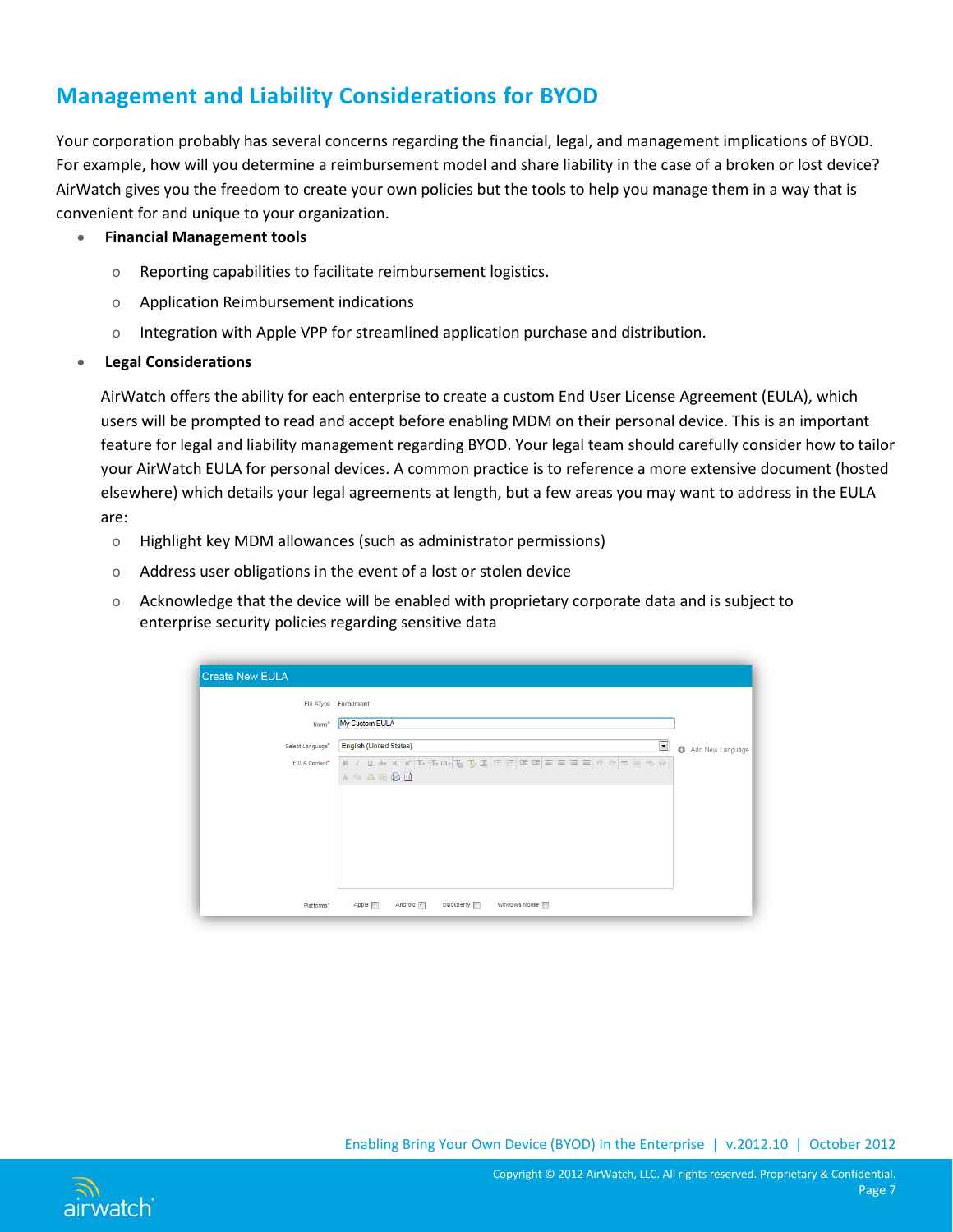# <span id="page-8-0"></span>**Customizing MDM for BYOD**

Even while organizations implement BYOD programs as a means of providing greater freedom and flexibility to their employees, the IT administrator still needs a way to identify employee-owned devices as distinct from corporate – dedicated devices, and prevent compromised or other unauthorized devices from enrolling in MDM and accessing enterprise resources. AirWatch addresses and manages these issues from the very beginning of the MDM lifecycle during the enrollment process.

#### <span id="page-8-1"></span>**Enrollment**

AirWatch recognizes that a fully customized enrollment process is a key support factor for BYOD. In addition to offering a [custom EULA,](#page-7-1) AirWatch offers a variety of other options to help streamline and control enrollment for BYOD initiatives. Among the many challenges in managing personal devices are:

- Recognizing and distinguishing employee-owned devices
- Limiting enrollment to only approved devices

<span id="page-8-2"></span>Furthermore, your corporation can leverage the following AirWatch features for flexible and customized management: **Defining Device Ownership Type** 

Management flexibility is a key advantage of MDM. AirWatch enables multi-platform, multi-OS, and multiownership type device management, all in one environment. AirWatch facilitates easier and more flexible management by leveraging device "ownership type" in the following ways:

- AirWatch enables **user-defined ownership type** upon MDM enrollment (the administrator can update the ownership type if necessary).
- AirWatch uses **ownership type as assignment criteria** for security policies, privacy levels, profiles, and content access.
	- o Administrators can set different policies for employee-owned and corporate-dedicated devices.

#### **Blocking Device Types**

Not every personal device has a use in the workplace. After your corporation evaluates the kinds of devices your employees own and determines which ones make sense to use in your work environment, the AirWatch administrator can configure the following enrollment settings:

- **Whitelisting** policies to restrict enrollment to a list of specific devices and operating systems.
- **Blacklisting** policies allow all devices and operating systems to enroll except for those that are specifically prohibited by the Blacklist.



• Further device restrictions such as establishing the max devices allowed per user.

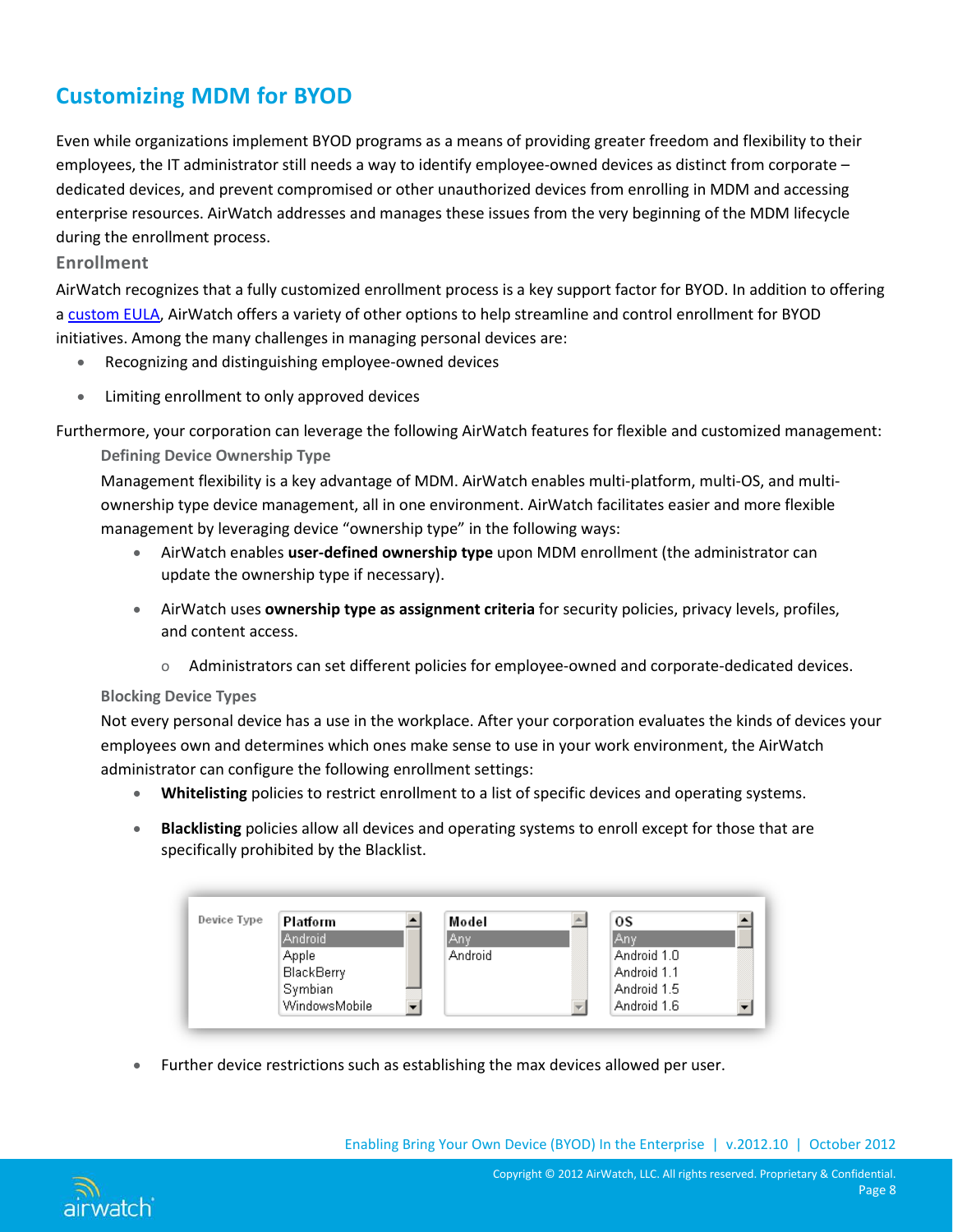# <span id="page-9-0"></span>**Securing Devices for Corporate Use**

Regardless of whether devices are corporate-dedicated or employee-owned, AirWatch acknowledges the need for comprehensive security as a core component of MDM. There are no extra features or configuration required for administrators to maintain a high level of security for both employee-owned and corporate-dedicated devices. In addition to providing full administrative visibility over the security status of a device, AirWatch continuously works in the background and proactively alerts the administrator if any issues arise. This enables visibility and control over the smart device fleet without the need for an administrator to constantly monitor the devices. AirWatch secures **all devices** by:

- Performing **continuous security checks for** unsecure applications, operating systems, and other threats
- Constantly **enforcing restrictions** through over-the-air provisioning
- Enforcing **data encryption** requirements
- **Isolating corporate and personal data** on devices to assure the highest level of security for corporate data

AirWatch is an all-in-one solution for maintaining the fullest and most flexible level of security on employee owned devices. Due to the flexible management options in AirWatch, administrators can deploy security policies and restrictions to employee-owned devices while simultaneously provisioning a greater level of restrictions to corporatededicated devices.

| <b>Device Profiles</b>                  |                               |                                                    |                          |                |
|-----------------------------------------|-------------------------------|----------------------------------------------------|--------------------------|----------------|
| <b>Bulk Import</b><br>$\bigcirc$ Add    | Status Active<br>$\mathbf{r}$ | Publish All<br>$\blacktriangledown$                | Platform Apple           |                |
| Location Group: Internal Status: Active | <b>Edit Device Policy</b>     |                                                    |                          | $\circledcirc$ |
| Profile Name<br>Active                  |                               | $\circ$<br>Assignment <b>O</b><br>Actions<br>Rules | Summary                  |                |
| <b>Employee Owned Restrictions</b>      | Platform <sup>*</sup>         | Apple                                              | $\overline{\phantom{a}}$ |                |
|                                         | Model                         | Any                                                | $\overline{\phantom{a}}$ |                |
|                                         | Operating System              | Any                                                | $\overline{\phantom{a}}$ |                |
|                                         | Ownership                     | <b>Employee Owned</b>                              | $\overline{\phantom{a}}$ |                |

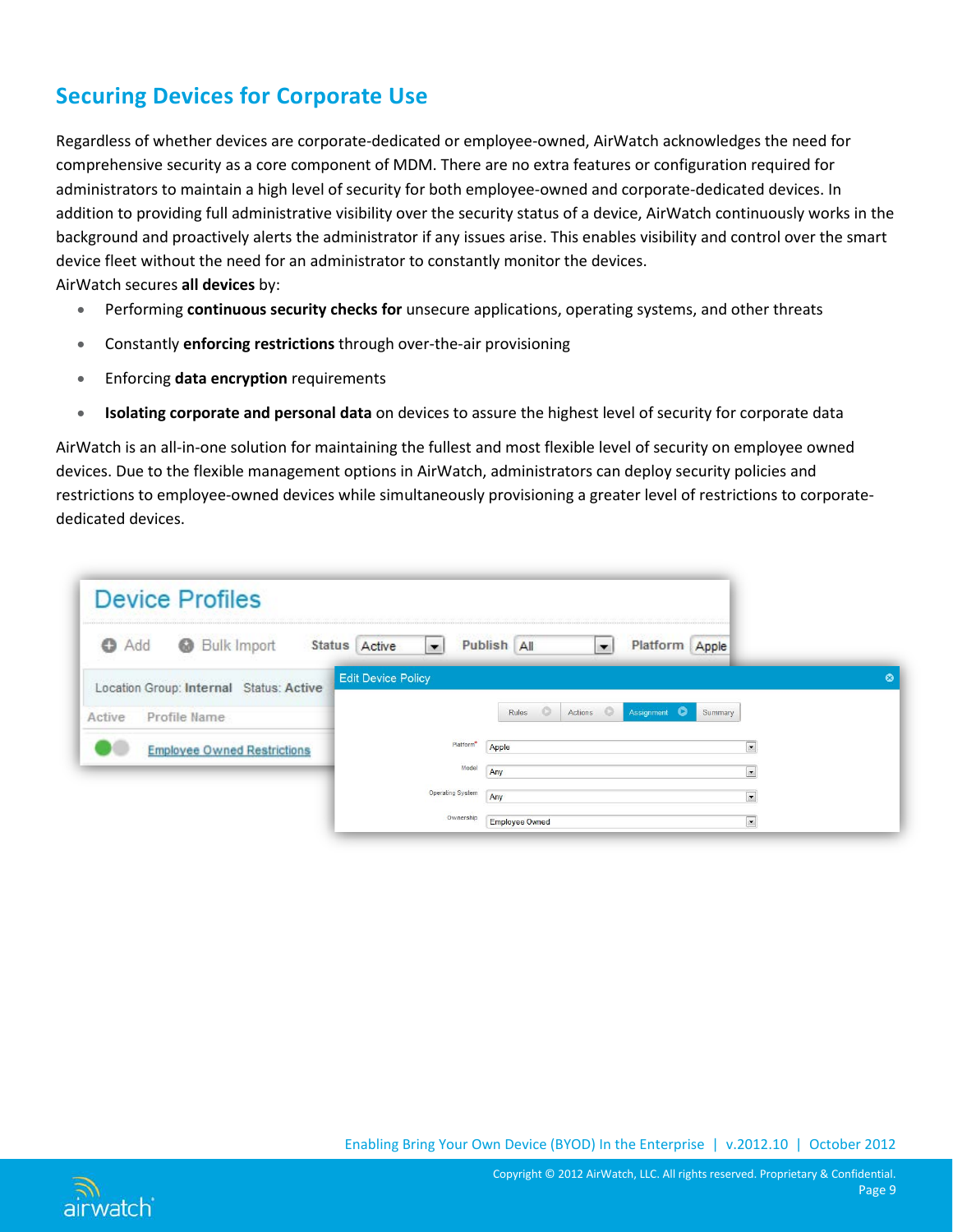### <span id="page-10-0"></span>**The Right Restrictions for BYOD**

AirWatch offers a number of restriction profiles through over-the-air profile provisioning. AirWatch offers a range of restrictions settings that enable administrators to set very tight restrictions for corporate-dedicated devices while applying looser restrictions to employee-owned devices.

They type of restrictions offered by AirWatch is also ideal for managing employee-owned and corporate-dedicated devices. While some restrictions do prohibit the use of certain features on the device, such as the iTunes store or YouTube (these restrictions are not typically deployed to employee-owned devices), many of the restrictions in AirWatch are actually security enforcements that increase the level of device security without having a negative impact on device functionality. AirWatch includes the following options, which are great examples of restrictions policies for BYOD devices:

- **Encrypted backups** Now that BYOD devices will have access to corporate content, any backups should be protected with data encryption.
- **Force fraud warning in supported browsers:** –Force users to acknowledge all warnings issued by the browser when it detects a suspicious site.
- **Disable moving emails** –Prohibit the exposure of sensitive corporate data by disabling the ability to forward a corporate Email to a personal account or open it in third party applications.

| <b>Security and Privacy</b>                                                    |                                                | Settings & Security           |            |
|--------------------------------------------------------------------------------|------------------------------------------------|-------------------------------|------------|
| $\mathcal{C}$<br>Allow Diagnostic Data To Be Sent To<br>Apple                  | <b>Applications</b>                            | Past Days of Mail to Sync.    | Three Days |
| $\overline{\phantom{a}}$<br>Allow User To Accept Untrusted TLS<br>Certificates | Allow use of YouTube                           | Prevent Moving Messages       | л          |
| $\blacktriangledown$<br>Force encrypted backups                                | Allow use of iTunes Music Store                | Prevent Use In 3rd Party Apps | л          |
|                                                                                | Allow use of Safar                             |                               |            |
|                                                                                | Enable Autofi.<br><b>DES</b>                   |                               |            |
|                                                                                | Force fraud warning<br>$\overline{\mathsf{v}}$ |                               |            |

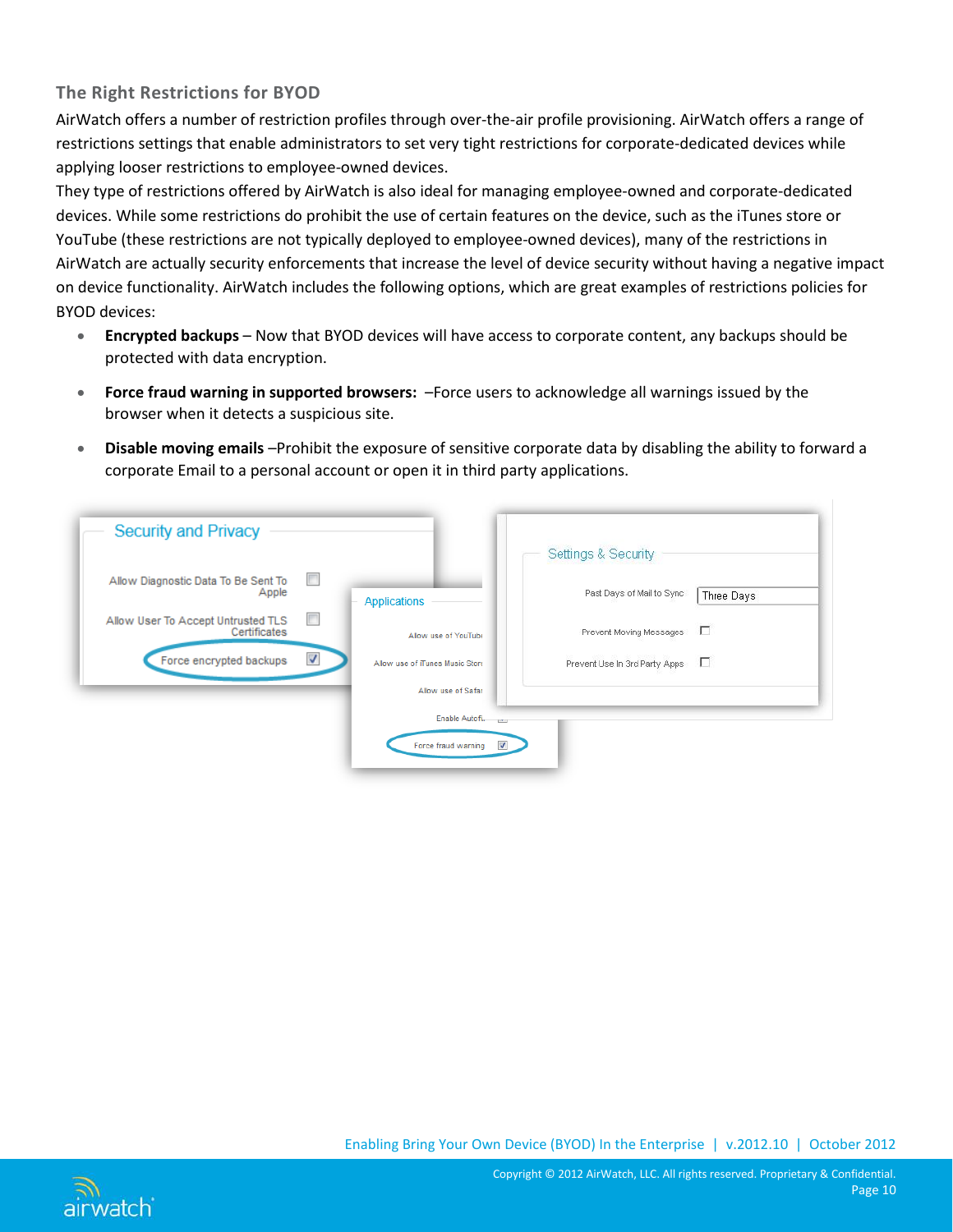#### <span id="page-11-0"></span>**Customized Compliance Policies and Actions**

In addition to provisioning device restrictions, administrators of BYOD users need to have a way to monitor the security status of all devices across the smart device fleet, and respond to any policy violations. AirWatch contains a robust and highly customizable compliance policy engine to help administrators create and enforce custom policies in the following areas:

- 
- **Last Compromised Scan Encryption** Encryption
- 
- 
- Applications Compromised Status
	-
	- Model Operating System Version
	- **Passcode Passcode Roaming Status**

| <b>Edit Device Policy</b>                            |                                  |                                           |                               |                |
|------------------------------------------------------|----------------------------------|-------------------------------------------|-------------------------------|----------------|
|                                                      | <b>CO</b><br><b>Rules</b>        | $\circ$<br>Assignment <b>O</b><br>Actions | Summary                       |                |
| Match All                                            | $\bullet$ of the following rules |                                           |                               |                |
| <b>Application List</b>                              | Contains<br>$\bullet$            | $\overline{\phantom{0}}$                  | <b>Application Identifier</b> | $\mathbf{a}$ x |
| <b>Application List</b><br><b>Compromised Status</b> |                                  |                                           |                               |                |
| Encryption                                           |                                  |                                           |                               |                |
|                                                      |                                  |                                           |                               |                |
| Last Compromised Scan                                |                                  |                                           |                               |                |
| Model<br><b>OS Version</b>                           |                                  |                                           |                               |                |

After defining the compliance rule, administrators can determine what actions to take if the policy is violated. The response can range from sending a warning SMS or Email to removing corporate resources (such as applications and profiles) from the device.

| <b>Edit Device Policy</b>                 |                                             |                                     |                                                      |
|-------------------------------------------|---------------------------------------------|-------------------------------------|------------------------------------------------------|
|                                           | Actions <b>O</b><br>$\circ$<br><b>Rules</b> | Assignment<br>Summary               |                                                      |
| Immediately perform the following actions |                                             |                                     |                                                      |
| $\vert \cdot \vert$<br>Profile            | <b>Remove Profile Type</b>                  | __<br>Email<br>$\blacktriangledown$ | _<br>$\mathbf{O} \times$<br>$\overline{\phantom{a}}$ |

Finally, the policy can be deployed to devices according to a wide variety of criteria, including **device ownership type.**

|                       | $\circ$<br>Actions<br>Rules<br>Assignment <b>O</b><br>Summary |                          |
|-----------------------|---------------------------------------------------------------|--------------------------|
| Platform <sup>*</sup> | Apple                                                         | $\blacksquare$           |
| Model                 | Any                                                           | $\overline{\phantom{a}}$ |
| Operating System      | Any                                                           | $\vert \cdot \vert$      |
| Ownership             | Employee Owned                                                | $\cdot$                  |

The ability to leverage and enforce custom compliance policies is important for all smart device fleets, but it is especially crucial to maintaining a baseline security level when devices are employee-owned. The administrator must be able to define the mobile security standards for your organization, and tailor the response according to device ownership type. **Important Compliance Considerations**

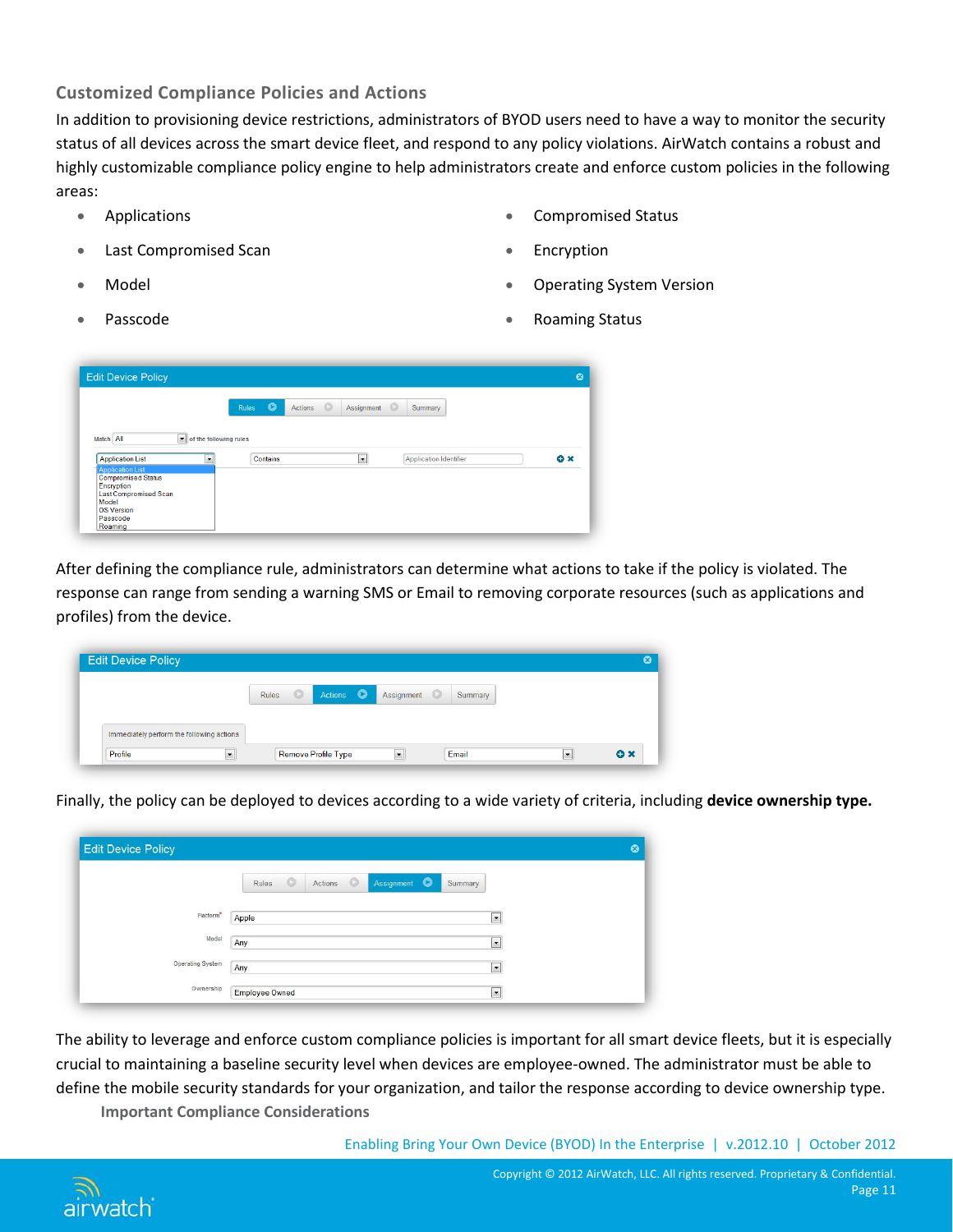The following compliance policies, which can be created and enforced through AirWatch, will help your corporation meet the recommended levels of security for incorporating employee owned devices into the corporate workforce:

- **Encryption Enforcement**—Full device and SD card encryption (iOS 4+, Android 3.0+).
- **Passcode Policies**—A passcode should be present and enforced for any devices with access to corporate content. This provides hardware level encryption and protects information in the event of a lost or stolen device.
- **Compromised Detection**—Devices that have been modified to remove security limitations imposed by manufacturers are known as "jailbroken" or "rooted" devices and are deemed **compromised** by AirWatch. Because of the security vulnerabilities exposed on these devices they should not be granted access to corporate content. As soon as devices are detected as compromised, AirWatch can automatically remove access to all corporate content enabled through MDM.

| Criteria                    | Actions |                 |
|-----------------------------|---------|-----------------|
| If device is<br>compromised |         |                 |
|                             | Apple   | Enterprise Wipe |
|                             | Android | Enterprise Wipe |

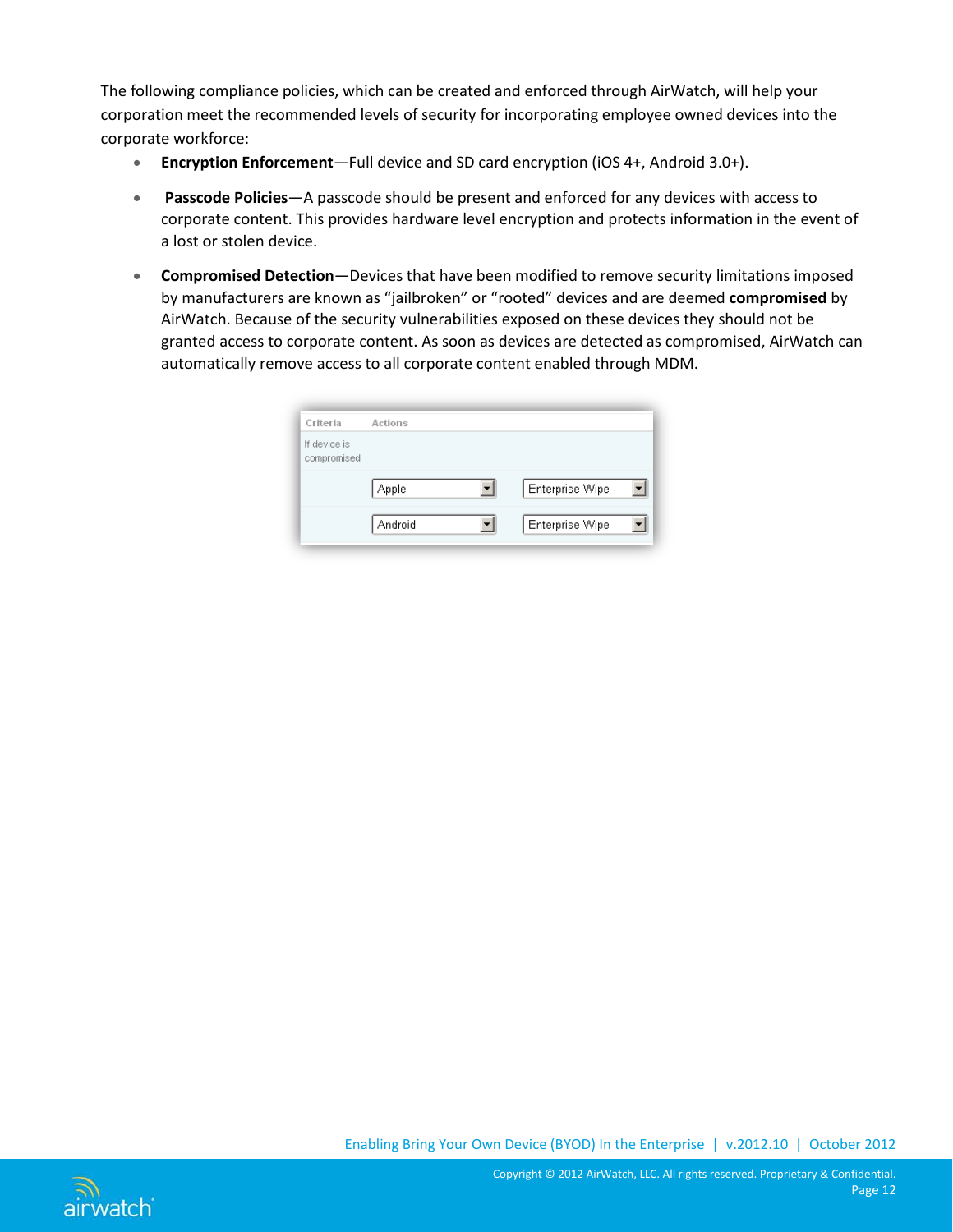# <span id="page-13-0"></span>**Convenient and Complete Corporate Access**

Even after an organization recognizes that employee-owned devices can be fully secured to the desired extent, they often wonder whether or not this security will come at the cost of convenience to their employees. With AirWatch, you don't need to worry about your employees making this sacrifice. AirWatch recognizes that mobile access to enterprise resources needs to be both secure and convenient, and the flexible administrative tool set will help your organization determine and enforce a tailored policy for balancing mobile work and play.

<span id="page-13-1"></span>**Convenient Access to Email, VPN, and Wi-Fi**

By integrating with corporate infrastructure and leveraging the employee accounts and hierarchy that already exists, AirWatch can **automatically configure** devices for authenticated access to:

- Email
- VPN
- Wi-Fi

To facilitate the process of integrating BYOD devices into the corporate workforce, AirWatch can automatically configure email, VPN, and Wi-Fi for your corporate network. As a "managed profile" on the device MDM administrators will have the ability to remove this access at any time.



### <span id="page-13-2"></span>**Secure Access to Corporate Apps and Documents**

AirWatch can **securely deploy** access to the following corporate resources simultaneously:

- Corporate apps
- Proprietary documents

These resources are sent directly to devices, with little to no end-user interaction.



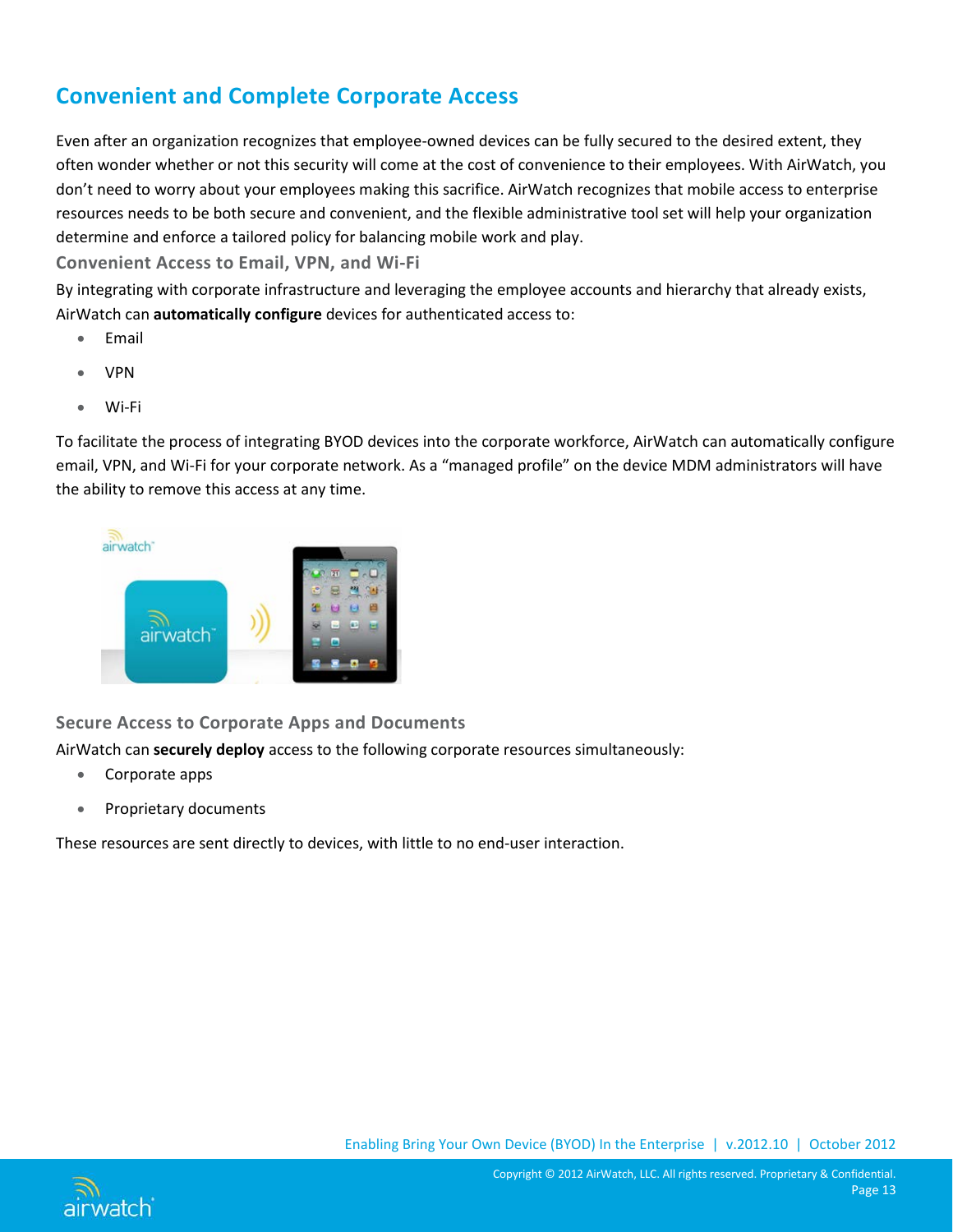#### **AirWatch Application Management**

In addition to deploying corporate apps to your fleet of devices AirWatch can filter which device types receive certain apps. For many corporations there are proprietary apps that do not belong on personal devices. By leveraging device ownership types in AirWatch, enterprises can protect sensitive applications from employee owned devices.

## **Corporate Dedicated Employee Owned**





**Secure Content Management with the Secure Content Locker**

The AirWatch Secure Content Locker enables employees to securely access corporate resources on-the-go from their mobile devices. Content can be configured to be accessed in online or offline modes and content data is encrypted on the device. Similar to managing the deployment of applications, administrators can decide through AirWatch which device ownership types have access to sensitive documents.



To maximize content security, AirWatch can enforce the following criteria for Secure Content Locker use:

- Require the device to be enrolled in MDM order to access content
- Prevent content access if the device is compromised
- Can only access content while online
- Prohibit opening content in another application

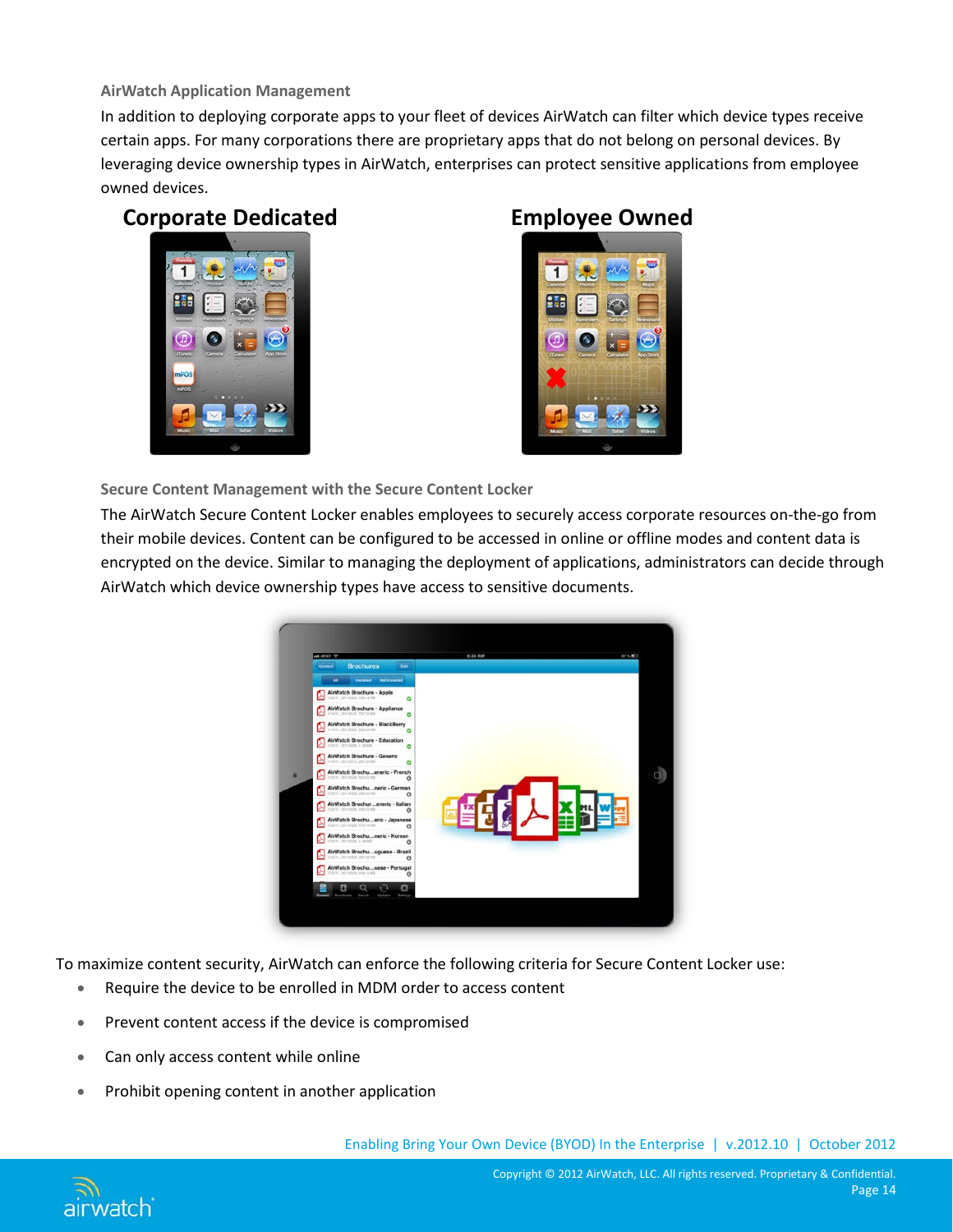# <span id="page-15-0"></span>**Providing End-User Privacy and Support**

The primary concern for many BYOD users is preservation of the private and personal resources that they keep on their phone. Corporations must be able to assure employees that their personal data will not be threatened by any management actions, and that it will not be subject to corporate oversight.

For this reason, AirWatch has incorporated device ownership type into many facets of its MDM toolset, allowing corporations to customize privacy and administrative settings according to the device type.

#### <span id="page-15-1"></span>**Privacy**

With the influx of personal devices in BYOD deployments, AirWatch recognizes the need for preserving end-user privacy. Through AirWatch the collection of sensitive data can be turned off and customized for employee devices. Administrators have the option to disable the collection of the following data for employee-owned devices to ensure employee privacy:

- GPS coordinates
- Telecom data such as call logs, data usage, and messaging history
- Personal Information Management (PIM) data
- Application lists

#### <span id="page-15-2"></span>**Privacy Controls by Ownership Type**

AirWatch can protect employee privacy by limiting the information it collects about devices. These settings are customizable by ownership type so you can maintain privacy for personal devices and still capture full administrative data for corporate dedicated ones.

| Collect and Display  | $\left(\overline{\P}\right)$ Colect<br>Do Not Collect |                    |                |
|----------------------|-------------------------------------------------------|--------------------|----------------|
|                      | Corporate - Dedicated                                 | Corporate - Shared | Employee Owned |
| <b>GPS</b>           |                                                       |                    |                |
| GPS Data             | œ.                                                    | ø                  | $\odot$        |
| User Information     |                                                       |                    |                |
| First Name           | a                                                     |                    | ⊙              |
| Last Name            |                                                       |                    |                |
| Phone Number         | m                                                     |                    |                |
| Email Account        |                                                       |                    |                |
| Telecom              |                                                       |                    |                |
| Carrier/Country Code |                                                       |                    | 0              |
| Roaming Status       |                                                       |                    |                |
| Cellular Data Usage  |                                                       |                    |                |
| Call Usage           |                                                       |                    |                |
| SMS Usage            | m                                                     |                    | ⊙              |
| Applications         |                                                       |                    |                |
| Public Applications  | â                                                     | Ġ                  | $^{(i)}$       |

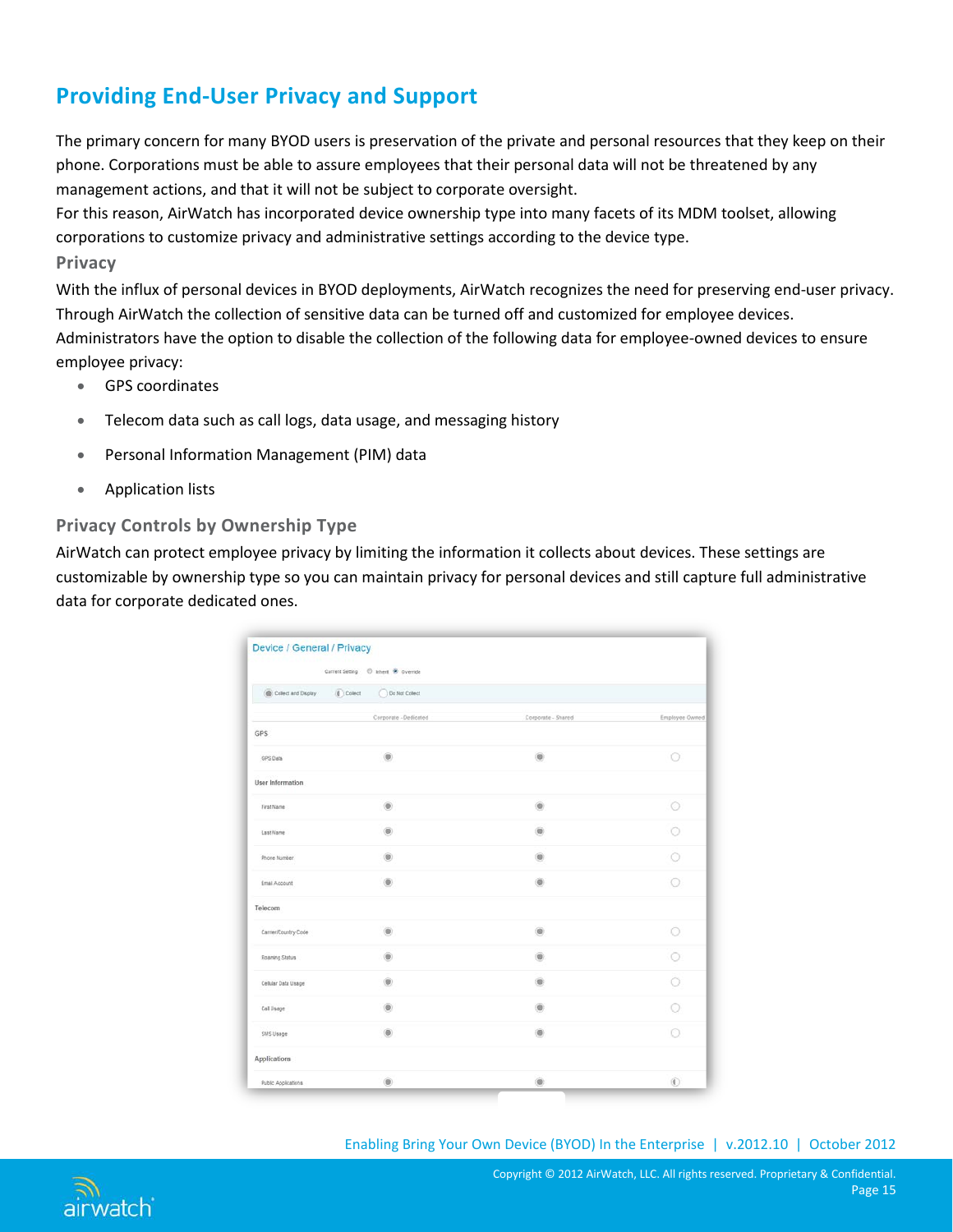### <span id="page-16-0"></span>**Customizable End-User Self-Service**

MDM provides a greater level of management visibility and many remote actions options for administrators of managed smart devices, but when the devices are employee-owned, employees may wish to access equivalent management tools for their own use. The AirWatch Self-Service Portal provides a means for employees to utilize some of the key MDM tools without any IT involvement.

If enabled by the administrator, end-users can access the Self-Service Portal in a web browser to access key MDM support tools:

- View device information, such as installed apps and profiles, GPS location, and security status.
- Perform remote actions to their device from the Self-Service Portal:
	- o Query the device (the device will play an alert sound)
	- o Send a message to the device
	- o Lock the device
	- o Clear the passcode on the device
	- o Enterprise Wipe: Wipes all corporate data from the selected device and removes the device from AirWatch MDM. All of the enterprise data contained on the device is removed, including MDM profiles, policies, and internal applications. The device will return to the state it was in prior to the installation of AirWatch MDM.
	- o Device Wipe: Wipes all data from the device, including all data, Email, profiles, and MDM capabilities and returns the device to factory default settings.



The administrator can specifically enable or disable the display of information in the Self-Service portal in addition to enabling or disabling the ability to perform remote actions.



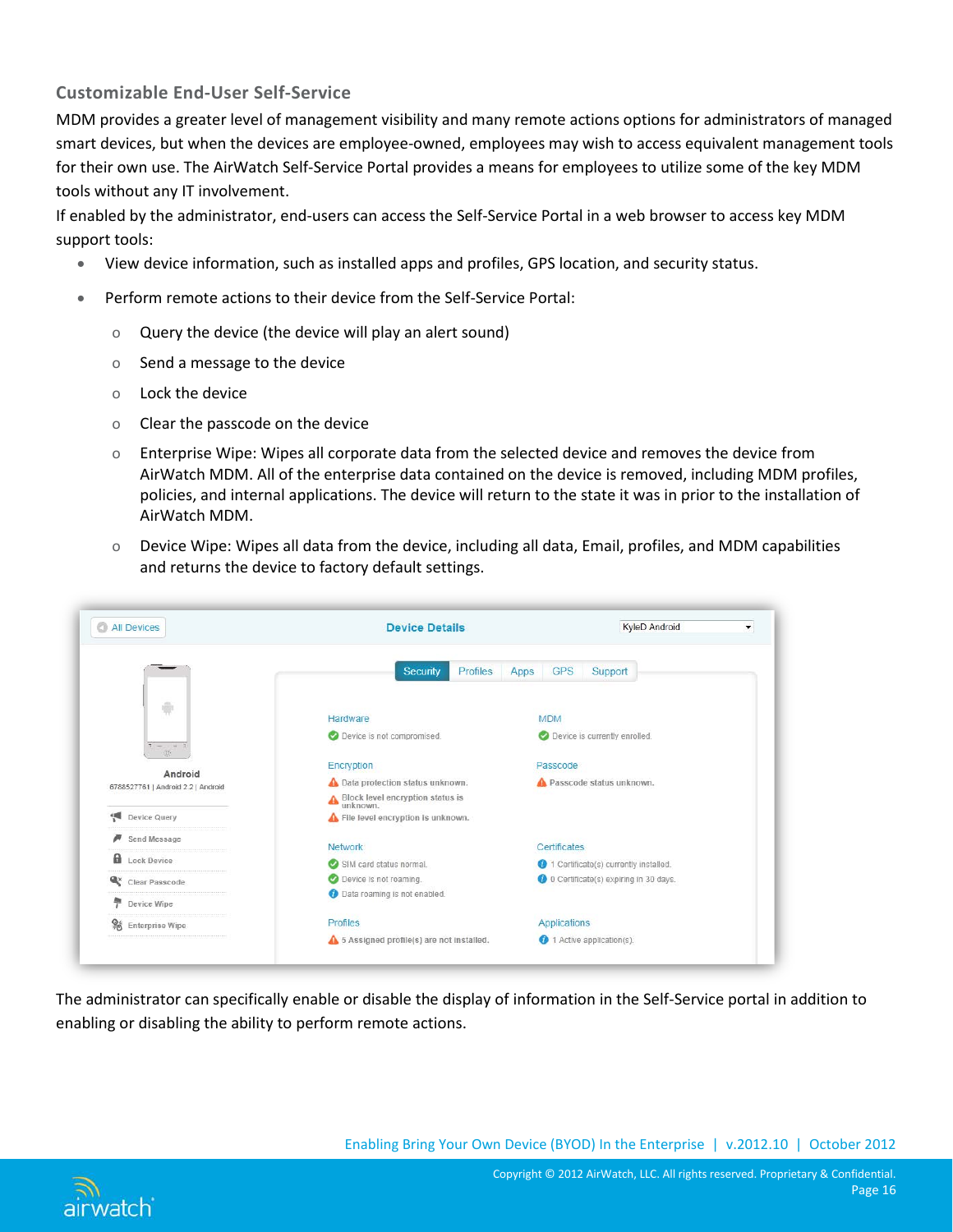# <span id="page-17-0"></span>**Reclaiming Corporate Data upon Employee Departure**

Perhaps the most worrisome aspect of enabling personal devices with corporate content is *removing* that content when employees leave, or if their devices are lost or stolen. AirWatch eliminates this concern by offering a full "**Enterprise Wipe**" for all corporate content enabled through MDM.

<span id="page-17-1"></span>**Enterprise Wipe** 

An enterprise wipe is designed to remove all corporate content and access while leaving personal files and settings untouched. This command essentially "un-enrolls" the device from AirWatch and strips it of all content enabled through MDM.

This includes:

- Email accounts
- VPN settings



- Wi-Fi profiles
- Secure content & files
- Enterprise Apps
	- o For added convenience, AirWatch lets admins decide how this Wipe applies to public applications that sit in a gray area between corporate and employee owned. This functionality extends to purchased applications distributed through AirWatch using the Apple Volume Purchase Program (VPP).



Finally, to eliminate any chance of issuing a full device wipe on personal devices, AirWatch can disable this command as an option for employee owned devices.

| Allow     | Prevent               |                    |                |
|-----------|-----------------------|--------------------|----------------|
|           | Corporate - Dedicated | Corporate - Shared | Employee Owned |
| Commands  |                       |                    |                |
| Full Wipe |                       |                    |                |